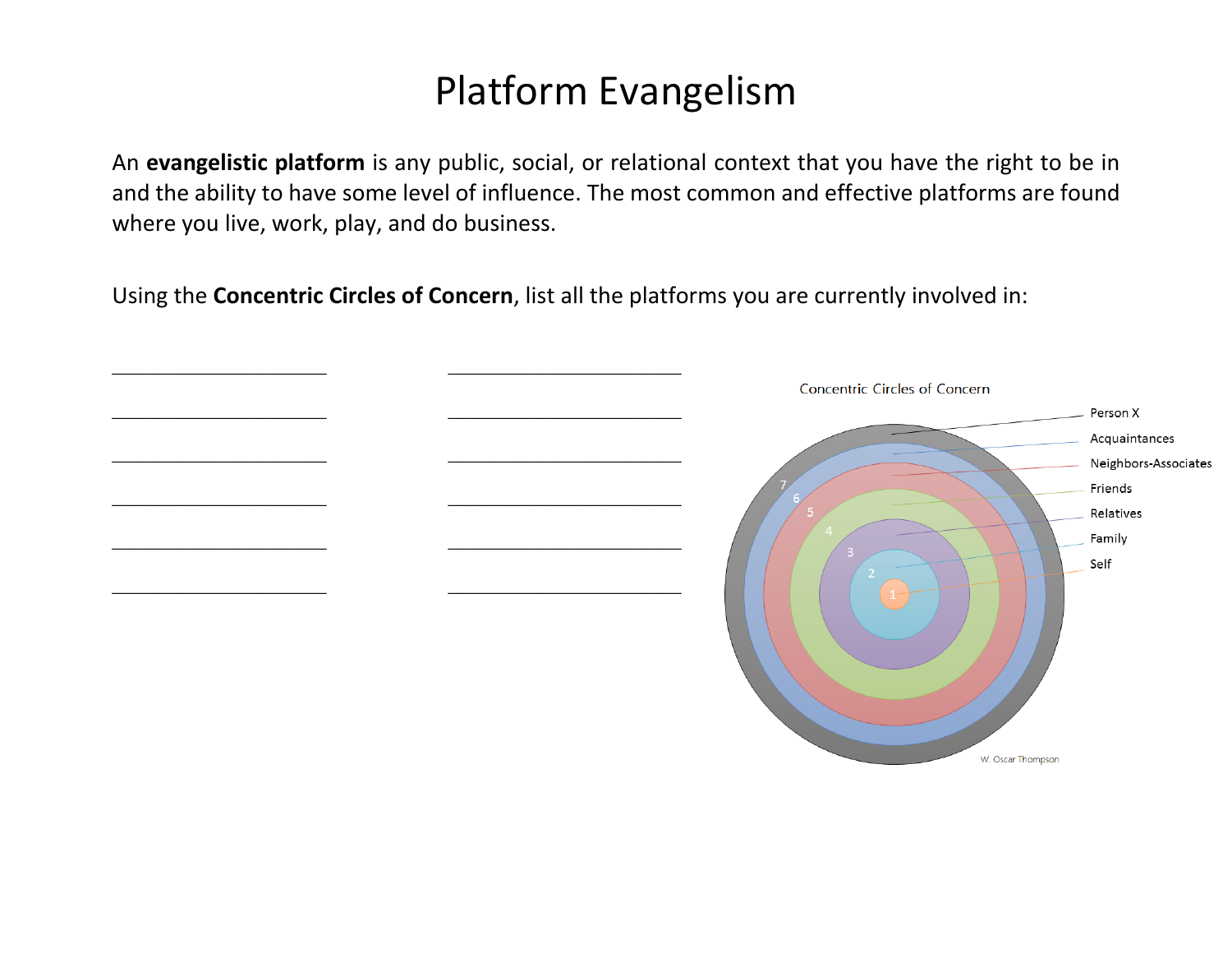Narrow all your platforms down to the top three:

\_\_\_\_\_\_\_\_\_\_\_\_\_\_\_\_\_\_\_\_\_\_\_\_\_\_\_

\_\_\_\_\_\_\_\_\_\_\_\_\_\_\_\_\_\_\_\_\_\_\_\_\_\_\_

Narrow your top three down to the one platform where you have the most potential for spiritual influence and impact.

**My Primary Platform is:** 

\_\_\_\_\_\_\_\_\_\_\_\_\_\_\_\_\_\_\_\_\_\_\_\_\_\_\_\_\_\_\_\_\_\_\_\_\_\_\_\_\_